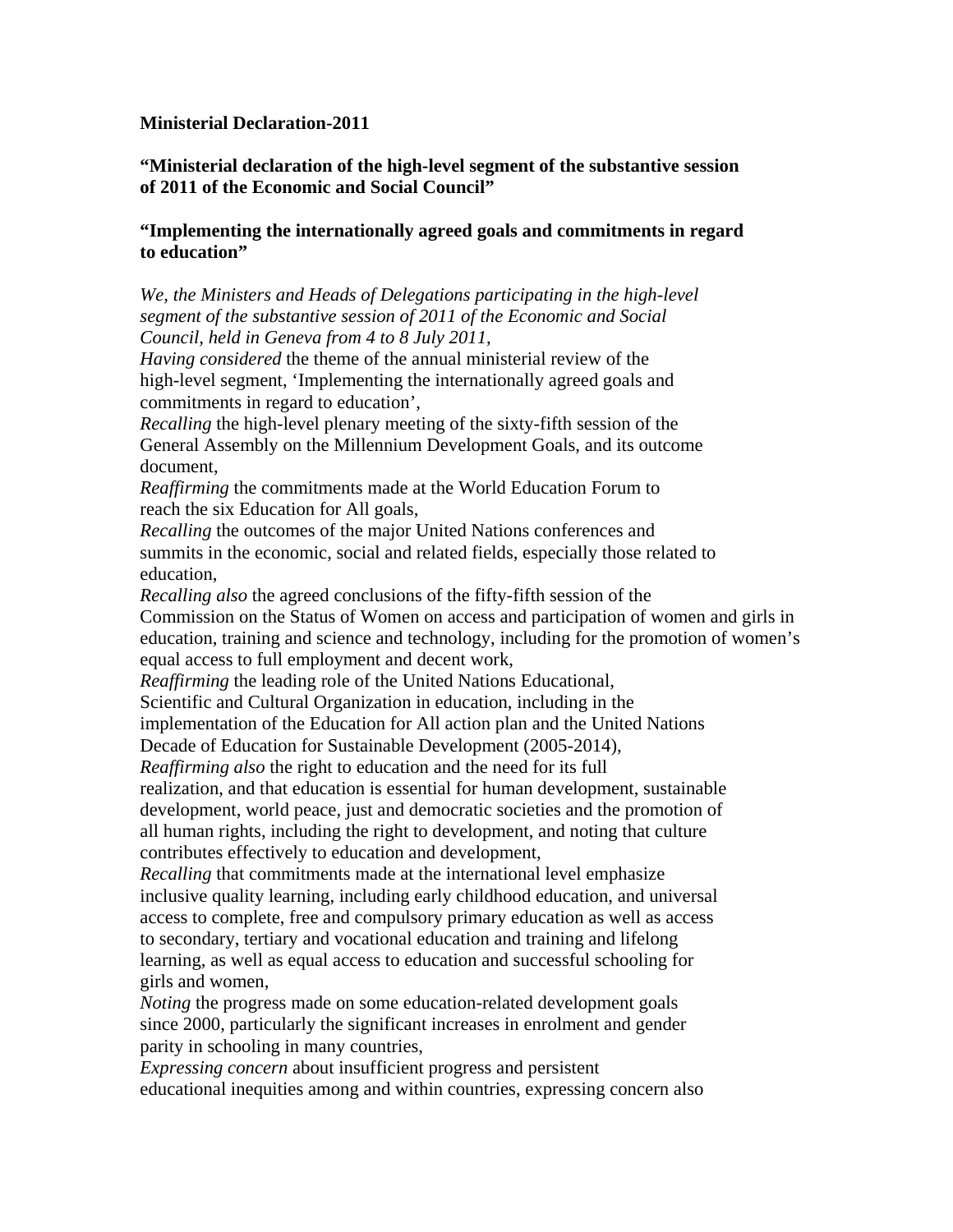about the high dropout rate, especially of girls in secondary education, and stressing that access to education, including at the primary level, needs to be accelerated, particularly for out-of-school children, rural populations and people living in vulnerable situations,

*Expressing deep concern* about the persistence of the gender gap in education and that, according to the United Nations Educational, Scientific and Cultural Organization, nearly two thirds of the world's non-literate adults are women,

*Having considered* the reports of the Secretary-General, the regional meetings and other preparatory processes, the national voluntary presentations and the deliberations held during the high-level segment, *Have adopted* the following declaration:

1. We reaffirm our commitment to the achievement of the Millennium Development Goals and other internationally agreed development goals, particularly those related to education, including the Education for All goals.

2. We also reaffirm our commitment to realizing the right of everyone to education, and emphasize that education shall be directed to the full development of the human personality and the sense of its dignity and shall strengthen respect for human rights and fundamental freedoms.

3. We call for a people-centred, holistic approach to the development of educational systems and for prioritizing education in the design and implementation of national development strategies, recognizing the inter-linkages between education and the advancement of all the other Millennium Development Goals. We also recognize that education plays a fundamental role in creating an inclusive society and reducing inequity and inequality, as well as for achieving sustained, inclusive and equitable economic growth, poverty eradication and sustainable development.

4. We emphasize that education and sustainable development are interlinked and mutually reinforcing, and stress the need to recognize the important role of education for sustainable development, including as a contribution to the United Nations Conference on Sustainable Development, to be convened in 2012.

5. We reaffirm the need to redouble efforts to drastically reduce the intolerably high number of the non-literate population, with a special focus on women, including the further implementation of the International Plan of Action for the United Nations Literacy Decade, and promote lifelong learning with the ultimate goal of preventing and breaking the cycle of low literacy and creating a fully literate world.

6. We are concerned about insufficient progress on specific Education for All goals: quality of education, early childhood care and education, skills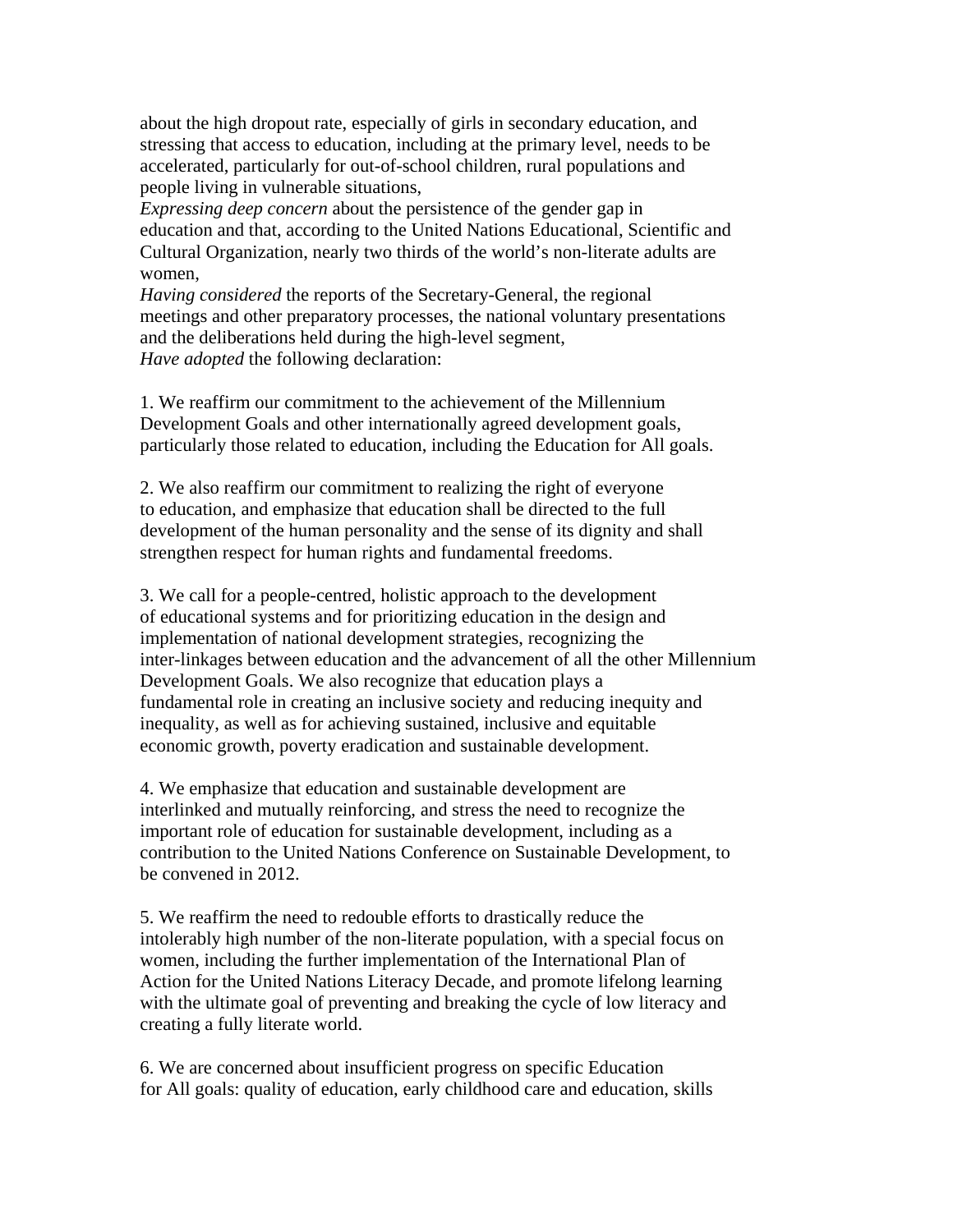development and adult literacy; and call for more effective and efficient international cooperation in order to achieve those goals.

7. We call for continued efforts by Member States to promote human rights education and training.

8. We recognize that the international community has been challenged by multiple and interrelated crises, including the ongoing impact of the financial and economic crisis, volatile energy and food prices and ongoing concerns over food security, as well as the increasing challenges posed by climate change and the loss of biodiversity, all of which have increased vulnerabilities and inequalities and have adversely affected development gains, in particular in developing countries. We call for enhanced cooperation and concerted action to address those challenges, taking into account the positive role that education can play in that respect.

9. We recognize that providing quality education for children, youth and adults helps to develop the knowledge and skills that people and countries need to flourish, and that additional measures are required to improve the quality of education and to ensure positive learning outcomes for all. Therefore, we emphasize the need to promote and improve the quality and relevance of teaching and learning, including through:

(a) Aligning education policies, curricula, training, and teaching and learning approaches with the priorities identified in national development strategies. Education and training should contribute to sustained, inclusive and equitable economic growth by developing requisite skills, in line with the labour market requirements and development needs of countries, taking into account the importance of gender equality and the empowerment of women in promoting sustainable development;

(b) Ensuring that educational curricula, methodologies and training yield high levels of literacy, numeracy and life skills;

(c) Enhancing teachers' training and their continued professional development in order to improve their pedagogical capacity to conduct

student-centred lessons as well as to promote creative and critical thinking;

(d) Improving the recruitment, deployment, retention and working conditions of teachers, raising the status of the profession, enhancing the management and leadership of schools, and ensuring an effective student/teacher ratio;

(e) Emphasizing the importance of literacy for lifelong learning, focusing on high-quality literacy instruction in the early years of schooling and on promoting second-chance educational opportunities and adult literacy programmes, as well as recognizing the important contribution of innovative pedagogical initiatives in the area of literacy, including South-South and triangular cooperation in that regard;

(f) Encouraging support for the development of the potential and talents of children and young people;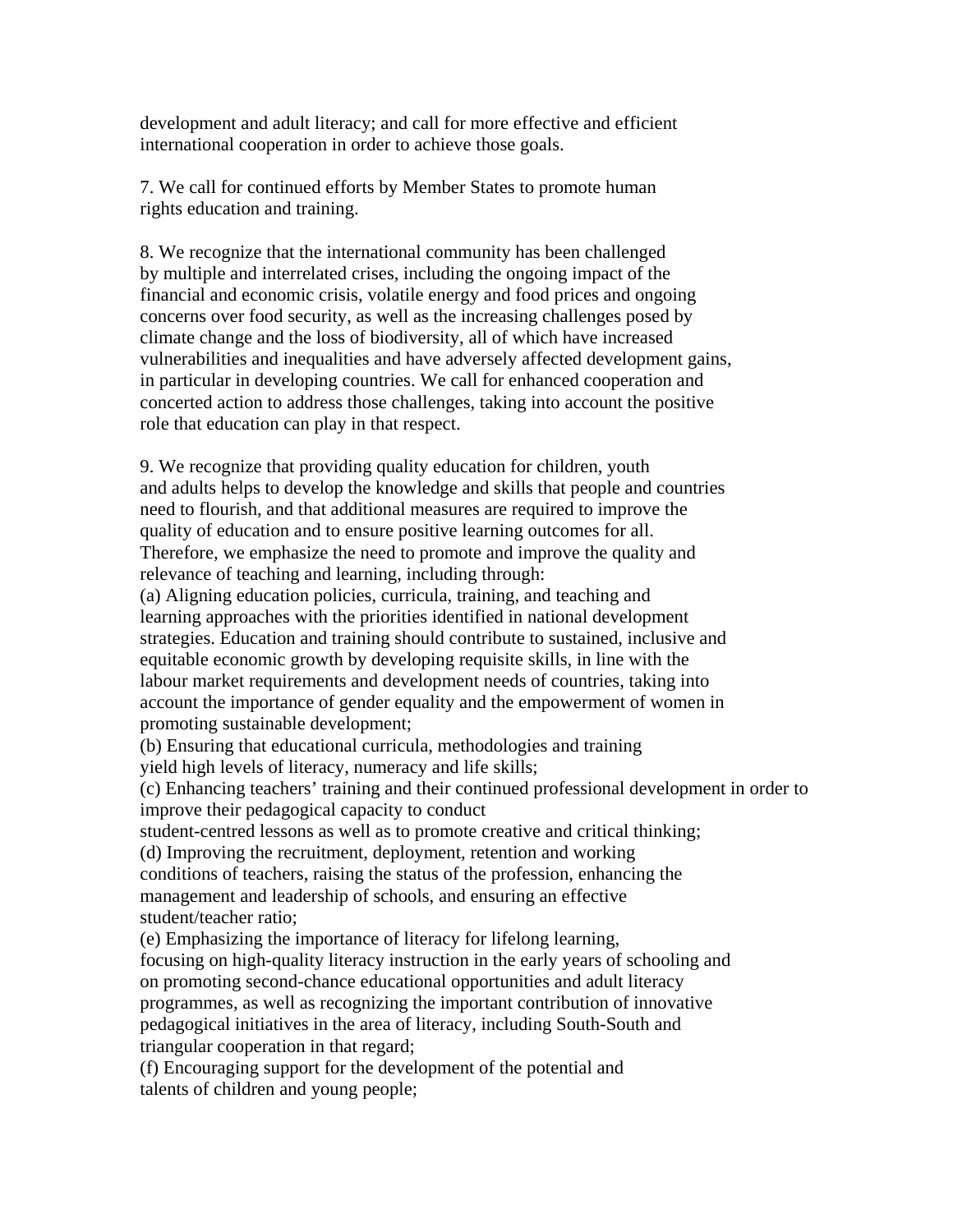(g) Encouraging the provision and mainstreaming of skills development and training in technical, technological and vocational schools, taking into account national and local development needs, and in cooperation with relevant economic actors;

(h) Strengthening opportunities for learners to take advantage of and contribute to scientific and technological innovation, and developing strategies to increase girls' and women's participation in science and technology education;

(i) Stepping up efforts to build more classrooms and improve the material conditions of school buildings and infrastructure, where necessary, as well as the quality, content and relevance of the curriculum, pedagogy and learning and teaching materials, harnessing the capabilities of information and communications technology;

(j) Scaling up efforts to integrate the principles embodied in the United Nations Decade of Education for Sustainable Development (2005-2014) into formal and non-formal, as well as informal, education and training; (k) Ensuring that education, delivered in a violence-free school environment, actively supports the promotion of peace, tolerance, responsible citizenship, social cohesion, gender equality and the empowerment of women, while stressing the importance that the organization of schools, the behavior and approach of teachers and the engagement of parents and the wider community have in that respect;

(l) Developing gender-sensitive curricula for educational programmes at all levels and taking concrete measures to ensure that educational materials portray women, men, youth, girls and boys in positive and non-stereotypical roles;

(m) Encouraging the use, and improvement where necessary, of learning assessment systems that allow learning progress and outcomes to be tracked at the classroom, local and national levels.

10. We stress the importance of maternal health and education to children's well-being, recognizing their positive impact on children's enrolment, learning and grade progression rates, particularly for girls.

11. We note that quality education can provide the knowledge, capacity, attitudes, skills, ethical values and understanding necessary for lifelong learning, employment and better physical and mental health, including through the prevention and control of maternal mortality, HIV and AIDS and other communicable and non-communicable diseases.

12. We emphasize the role of education and health literacy in improving health outcomes over a lifetime, and urge Governments to ensure that health education starts early in life and that special attention is paid to encouraging, in a gender-sensitive manner, health-enhancing behavior among adolescents and young people, especially by discouraging the use of tobacco and alcohol, encouraging physical activity and a balanced diet, and providing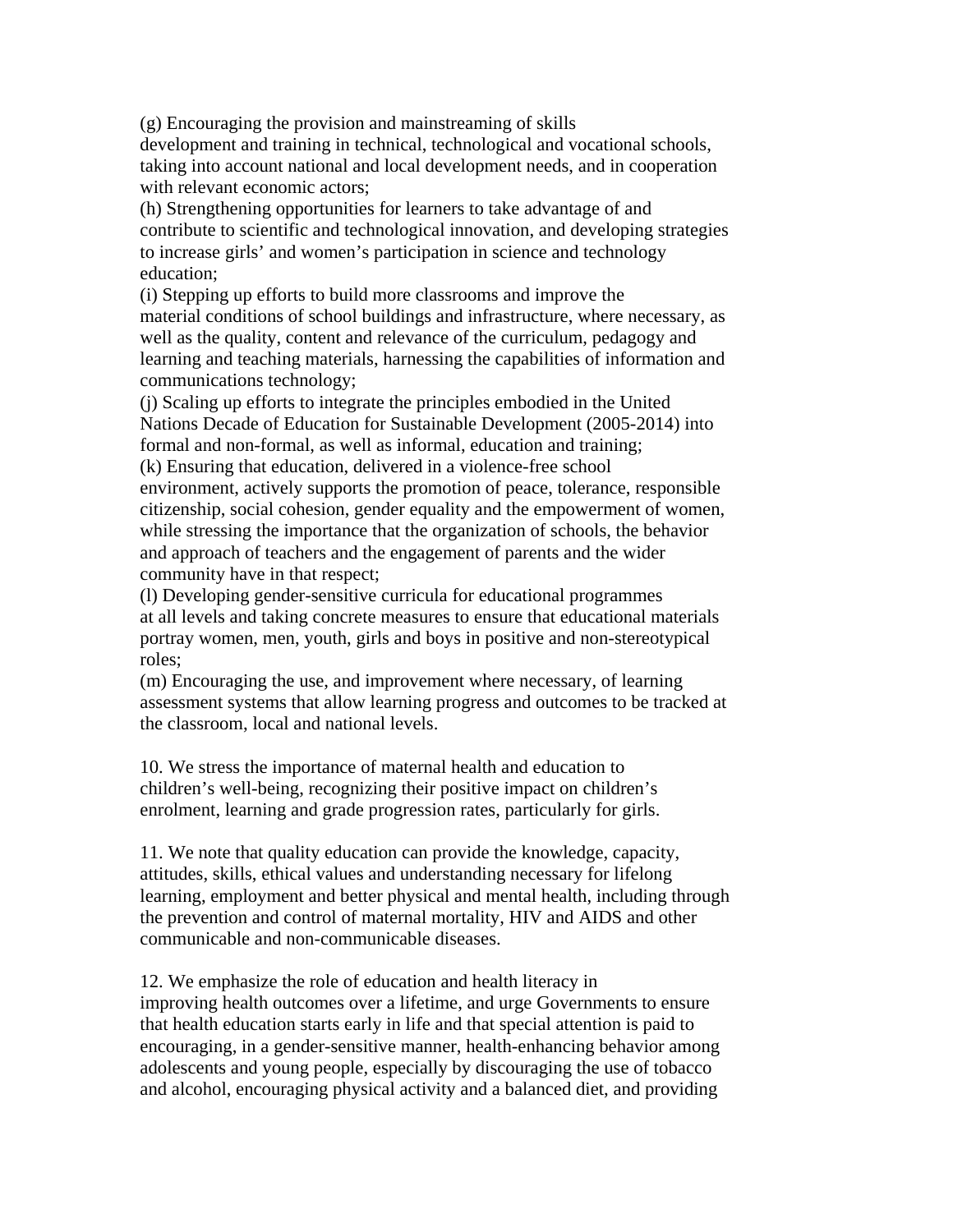access to information on sexual and reproductive health that is consistent with their evolving needs and capacities, so that they can make responsible and informed decisions on all issues related to their health and well-being and understand the synergies between the various health-related behaviors.

13. We reaffirm the importance of investment in early childhood care and education, recognizing its potential to bolster learning outcomes in later years, as well as its particularly strong effects on reducing economic, social, gender and learning disparities, and in that regard take note of the Moscow Framework for Action and Cooperation, adopted at the World Conference on Early Childhood Care and Education, held in Moscow from 27 to 29 September 2010.

14. We stress the need to take measures to prevent and eliminate all forms of violence in any educational setting, including gender-based violence, bullying and cyber-bullying, and recognize the need for the development of a safe and supportive educational environment, counseling and complaint and reporting mechanisms to address those issues effectively. We recognize the need to protect children and young people from other risks they face in the educational environment and encourage the taking of effective measures in that regard. We also stress the importance of girls and boys getting to school safely.

15. We reaffirm our commitment to removing barriers, outside and within educational systems, so as to provide equitable educational and learning opportunities for all children.

16. We reaffirm our commitment to giving greater focus to the transition from primary education and access to secondary education, vocational training and non-formal education and entry into the labour market.

17. We encourage programmes to promote universal access to secondary education and to expand access to quality higher education which is relevant to the needs of the labour market, in accordance with each country's specific realities and development challenges.

18. We call for the development of inclusive policies that ensure access to education for vulnerable children and young people often excluded from educational systems, such as the poorest children in cities and remote areas, children affected by and living with HIV, refugees and children of migrants. We call for the effective allocation of educational resources to ensure equal opportunities for children and young people living in vulnerable situations through education that takes into account diversity, local languages and mother-tongue education, as appropriate.

19. We also call for ensuring full and equal access to quality formal and non-formal education and vocational training at all levels, including to free and compulsory primary education, and for providing educational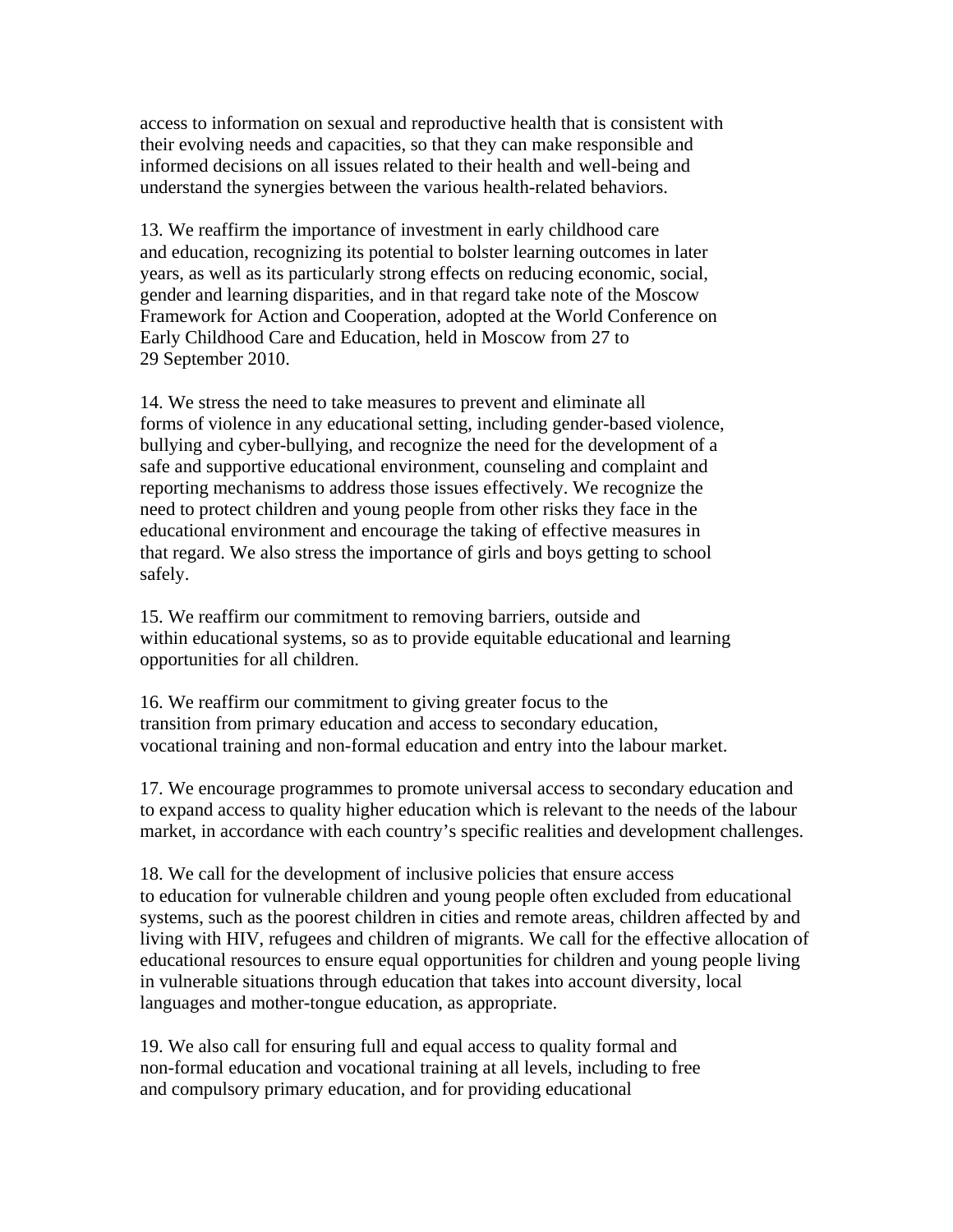opportunities, including in science and technology, from early childhood and throughout the life cycle, including lifelong learning and retraining, human rights education and learning, and adult and distance education and e-learning, including in information and communications technology and entrepreneurial skills.

20. We re-emphasize the need to implement national and international commitments to closing the gender gap in education by promoting access by girls and women to quality education at all levels, particularly the secondary level, and in all disciplines, particularly science and technology, and to promoting their academic and social achievement.

21. We stress the importance of ensuring the availability of affordable transportation to enable all communities, particularly those in rural areas, to gain access to education.

22. We stress the importance of ensuring that persons with disabilities, in particular children and youth, have equal opportunities to participate fully in education and in community life, including through the removal of barriers that impede the realization of their rights, and of fostering, at all levels of the educational system, including among all children from an early age, an attitude of respect for the rights of persons with disabilities.

23. We stress the need to take effective measures to allow indigenous peoples to have non-discriminatory access to all levels and forms of education provided by States, and to promote access for indigenous individuals, particularly children and youth, to education in their own languages, when possible, as addressed in the United Nations Declaration on the Rights of Indigenous Peoples.

24. We reaffirm our commitment to promote appropriate and targeted evidence-based measures, especially to support the poorest and most vulnerable families in overcoming multiple barriers to school entry, attendance and achievement, including through, inter alia, the abolition of school fees, conditional cash and food transfers, school feeding programmes, textbook provision and separate sanitation facilities for boys and girls, noting the strong impact of such measures with regard to improved educational outcomes as well as the increased enrolment and retention of girls. We also encourage the implementation of programmes to improve the nutritional status of young children, to address under-nutrition in children under five and to provide adequate nutrition to schoolchildren.

25. We emphasize the importance of promoting social responsibility and responsible citizenship by encouraging youth, the private sector and civil society to contribute positively to their societies by engaging in education-related programmes.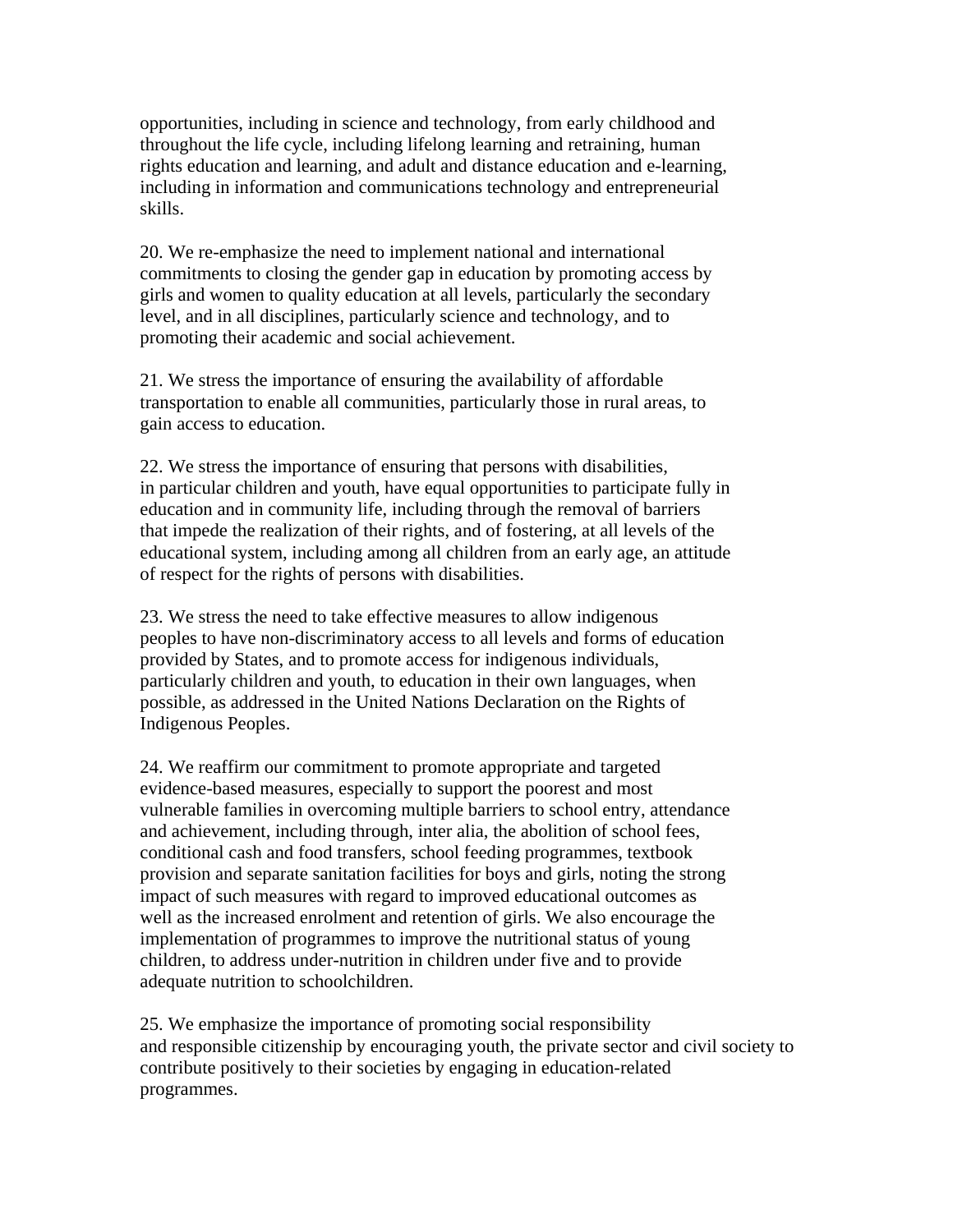26. We underline the particular vulnerability of young people to various violent ideologies and urge the appropriate authorities to provide age-appropriate education that fosters mutual tolerance and understanding, promotes peace and counters incitement to violence, including terrorism.

27. We express concern over the persistently high levels of youth unemployment worldwide and recognize the need to design education and training programmes that improve employability and individual capacities through skills development. We emphasize the need to improve the quality and relevance of post-primary levels of education, including joint educational and skills development programmes for out-of-school children, by enhancing school-to-work transition for both youth and adults through the development of technical and vocational education and training programmes, apprenticeships and entrepreneurship education.

28. We stress the need to strengthen public policies for the provision of information and communication technologies for education, including the promotion of training in information and communication technologies for education that is relevant and of high quality; the incorporation of information and communication technologies in teacher training and professional development, as well as in educational management; and the use, where appropriate, of innovative new information and communication technology platforms in education that draw on advances in mobile education, open education resources and social networks, and note the need to improve cyber-security measures and for appropriate safeguards, especially for children and young people.

29. We express the need to overcome the urban-rural education gap and to improve access to quality education for the rural population through increased investment in and the full use of modern technologies, including the establishment of remote education systems and training, including, inter alia, sustainable agricultural productivity.

30. We express grave concern that a large number of the world's out-of-school children live in States affected by armed conflict and natural disasters, and recognize the special challenges faced by those countries in meeting the education-related development goals, particularly with regard to access and quality of learning. We call for scaled-up efforts at the national and international levels to increase access to education in a safe and secure environment for children and teachers living in armed conflict and post-conflict settings, as well as those affected by natural disasters.

31. We acknowledge that protecting schools and providing education in humanitarian emergencies should remain a key priority for the international community, and recognize that ensuring the right to education in emergency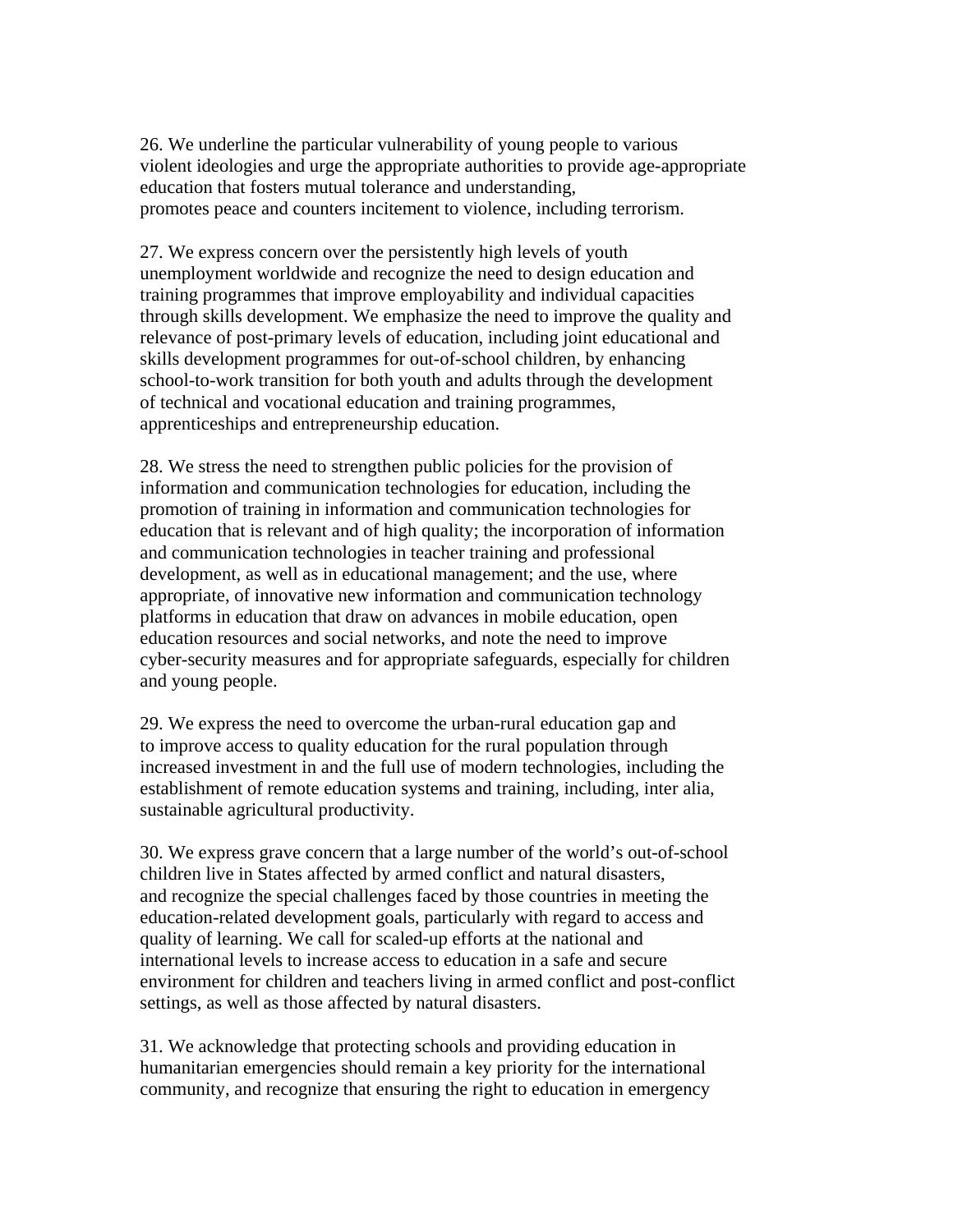situations requires specifically designed, flexible and inclusive approaches consistent with protection needs, conflict mitigation initiatives and disaster risk reduction considerations.

32. We stress the need to promote the right to education and the achievement of the Millennium Development Goals, in particular the education-related goals, and the Education for All goals for people, in particular children and youth, living under foreign occupation, by removing obstacles to their full realization.

33. We note the importance of including educational service delivery in humanitarian response systems in emergencies, including in armed conflict, post-conflict situations and natural disasters. We call for continuing efforts to strengthen fund-raising for the education cluster in the Inter-Agency Standing Committee humanitarian response system.

34. We call for the provision in emergency situations of quality education that is gender-sensitive, centred on learners, rights-based, protective, adaptable, inclusive, participatory and reflective of the specific living conditions of women, children and youth, and that pays due regard, as appropriate, to their linguistic and cultural identity, mindful that quality education can foster tolerance, mutual understanding and respect for the human rights of others.

35. We underline that support for education in emergency contexts should specifically address the gender-specific needs of girls in such contexts, inter alia their increased vulnerability to gender-based violence.

36. We express serious concern that the least developed countries are starkly lagging behind in meeting most of the internationally agreed development goals, including the Millennium Development Goals, despite having made some progress towards reaching the Millennium Development Goals, particularly in the field of universal primary education and gender equality in school enrolment. We recognize that education plays an important role in eradicating poverty and hunger and in promoting sustained, inclusive and equitable economic growth and sustainable development. We call for particular attention to and well-targeted support measures in favour of the least developed countries, in line with the Programme of Action for the Least Developed Countries for the Decade 2011-2020, adopted by the Fourth United Nations Conference for the Least Developed Countries, held in Istanbul from 9 to 13 May 2011, in order to enable them to achieve the education-related Millennium Development Goals and the Education for All goals.

37. We recognize the specific challenges faced by the middle-income countries in maintaining progress towards their educational goals, and stress the need for their efforts to be adequately supported by the international community and the United Nations system, through various means, taking into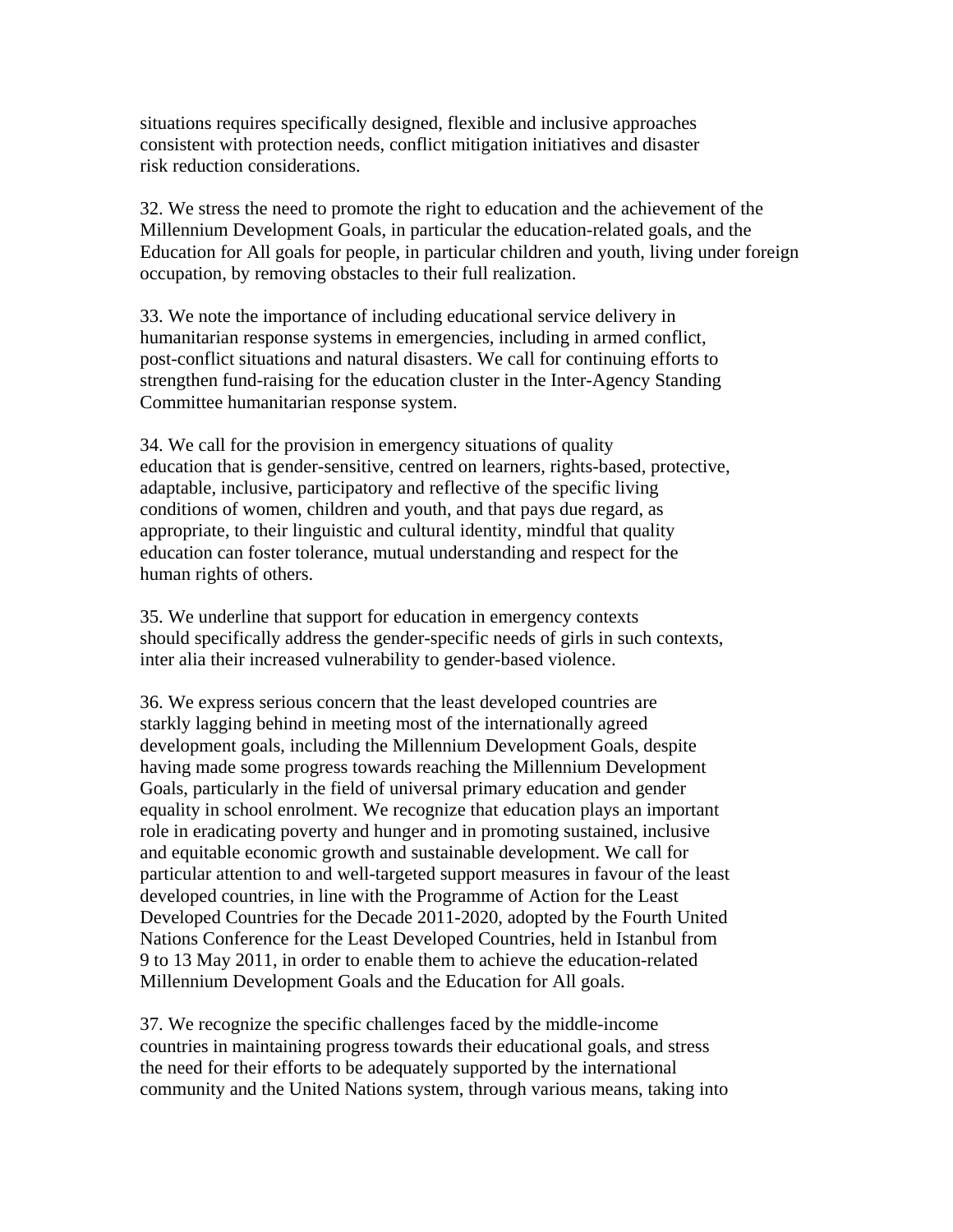account the needs and the capacity to mobilize domestic resources of those countries.

38. We reaffirm the importance of national commitments to education, recognizing that each country has primary responsibility for and ownership of its own economic and social development, and that development strategies, national policies and domestic resources are critical to achieving the Millennium Development Goals and the Education for All goals. We are therefore determined to develop and strengthen comprehensive, multi-sectoral approaches towards improved educational outcomes and educational equity among and within countries.

39. We recognize the need for accountability and transparency in national educational systems in the delivery of educational services, which should ensure the efficient allocation and use of resources, including through: (a) Protecting and sustaining social investment in response to the ongoing, adverse impacts of the global financial and economic crisis; (b) Improving the transparency of decision-making and policy processes in regard to education, through greater stakeholder participation and governance, including through the increased involvement of local-level educational authorities;

(c) Strengthening national efforts to ensure predictable, long-term financing of the educational sector.

40. We recognize the need to enhance national capacity for strategic planning, implementation and monitoring and evaluation of qualitative and quantitative targets, as appropriate, in order to achieve the education-related goals, including through:

(a) Improving the quality of data, including through the collection and analysis of data disaggregated by sex, age, disability, location and other relevant factors in order to, inter alia, better target marginalized communities; (b) Enhancing national capacity to perform regular student assessments in order to monitor overall progress in learning achievement.

41. We reaffirm the need for donors to fulfill their commitments to education, in particular basic education, emphasizing the importance of international financing as a critical supplementary source to domestic financing. We underline that the fulfillment of all official development assistance commitments is crucial, including the commitment by many developed countries to achieve the target of 0.7 per cent of gross national product for official development assistance to developing countries by 2015, as well as the target of 0.15 to 0.20 per cent of gross national product for official development assistance to the least developed countries, and we recall the commitment to reach a level of at least 0.5 per cent of gross national product for official development assistance by 2010, and urge developed countries that have not yet done so to fulfill their commitments for official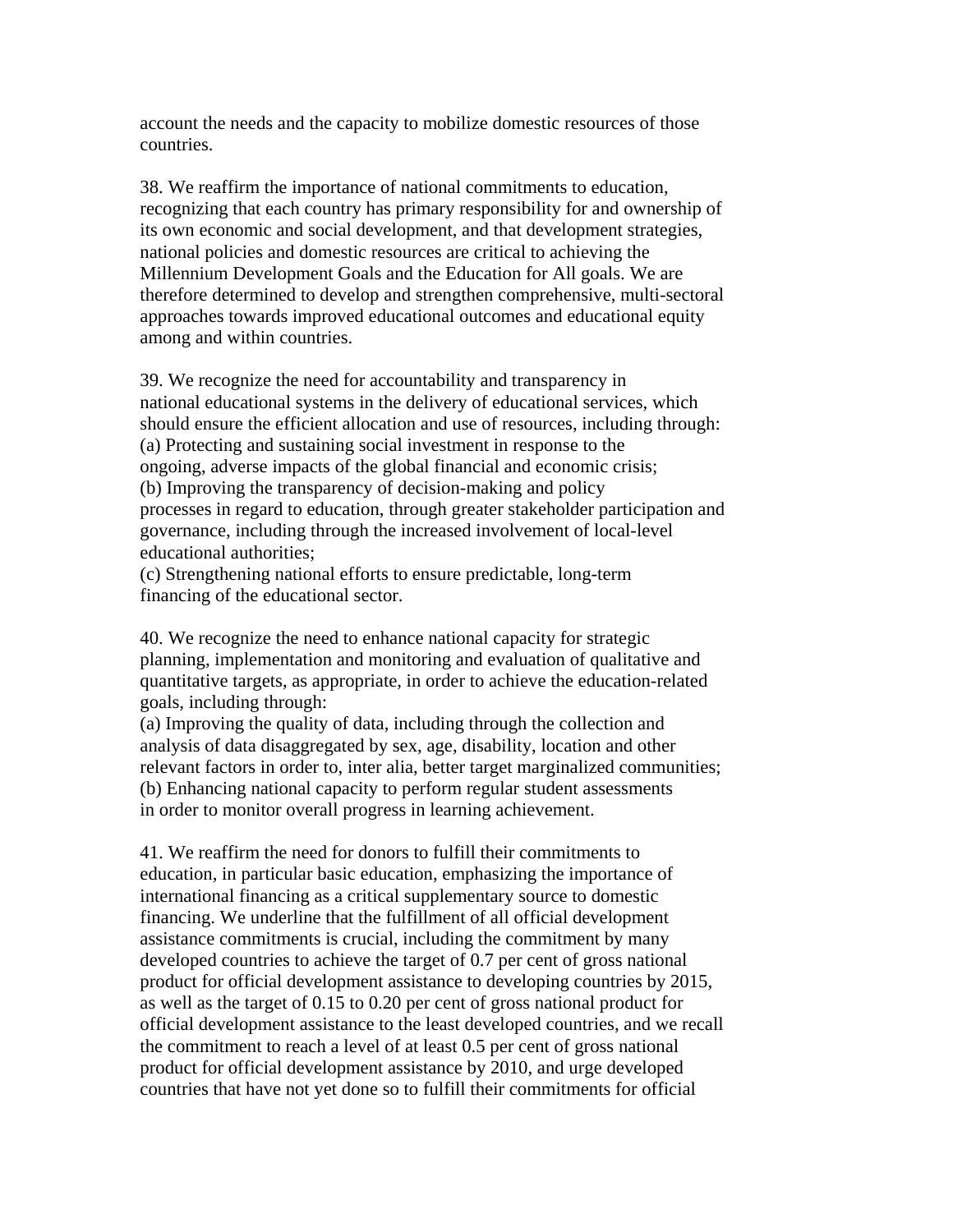development assistance to developing countries. We call for the substantial replenishment of the Education for All Fast Track Initiative. We reaffirm the need for donor resources to be predictable and aligned with countries' national priorities, as well as channeled in ways that strengthen national educational systems.

42. We encourage the private sector and foundations to increase their contribution to the financing of the education sector.

43. We urge further exploration of new innovative finance mechanisms and the strengthening and scaling up of existing ones, where appropriate, given their potential to contribute to the development of educational systems. Such voluntary mechanisms should be effective and be aimed at mobilizing resources that are stable and predictable, which should supplement, and not be a substitute for, traditional sources of financing for development and be disbursed in accordance with the priorities of developing countries and not unduly burden them. We welcome the ongoing work of the Leading Group on Innovative Financing for Development and the Task Force on Innovative Financing for Education.

44. We reaffirm the need for Governments to take the lead in education, while emphasizing the significant progress that can be made through strong partnerships of national Governments, official institutions and local authorities with relevant stakeholders, including, as appropriate, the private sector, foundations, teachers' unions and civil society, and highlight the importance of parents, as well as communities participating in decision-making at schools for improving the learning environment comprehensively.

45. We call on the international community, including the United Nations system, especially the United Nations Educational, Scientific and Cultural Organization, to strengthen the coordination and implementation of existing policies, programmes and follow-up mechanisms for Education for All by strengthening regional and international partnerships and cooperation, including North-South, South-South and triangular cooperation, based on the sharing of knowledge and good practices in the education sector. In that context, we take note of the Millennium Development Goals Follow-up Meeting, held in Tokyo on 2 and 3 June 2011, and its outcomes, including the good practice list compiled by participants.

46. We request the Economic and Social Council to continue its role in the follow-up of the progress in education-related development goals."

## **Closure of the high-level segment**

108. At the 21st meeting, on 8 July, following a statement by the President of the Council, a statement was made by the Under-Secretary-General for Economic and